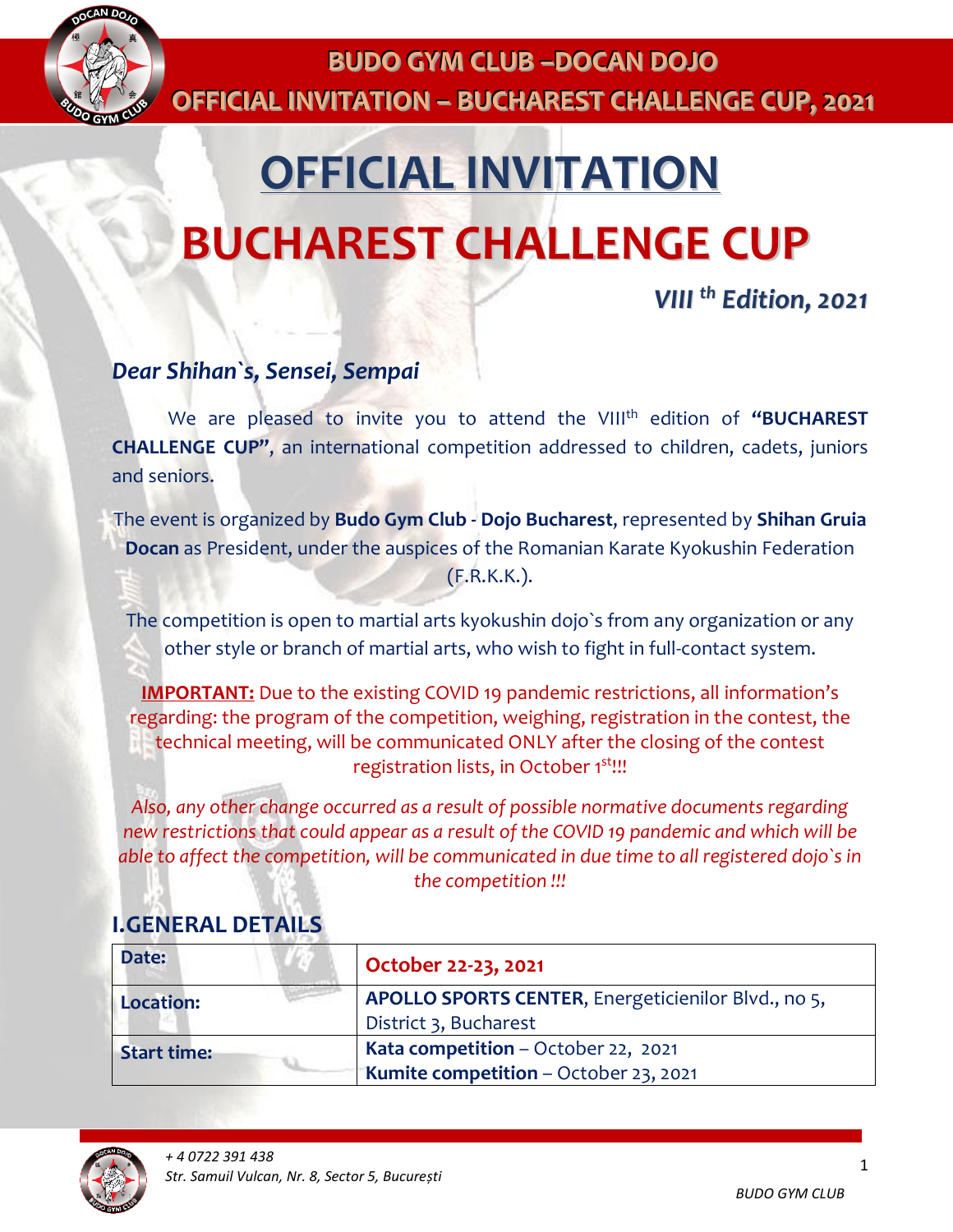

# **OFFIICIIALIINVIITATIION–– BUCHAREST CHALLENGE CUP,, 2021**

| Last day of inscription:  | October $1st$ , 2021                            |
|---------------------------|-------------------------------------------------|
| Send the inscriptions at: | gruiadocan@yahoo.com<br>budo gym club@yahoo.com |

# **II. COMPETITION CATHEGORIES**

## **II.A) KUMITE**

|                                        | Mixed boys and Girls, under 6 years, - 20 kg, - 24 kg, + 24 kg;              |
|----------------------------------------|------------------------------------------------------------------------------|
|                                        | Mixed boys and Girls, under 7 years, - 20 kg, - 25 kg, - 30 kg, + 30 kg;     |
|                                        | Girls, under 8 years; $-25$ kg, $-30$ kg, $+30$ kg;                          |
|                                        | Boys, under 8 years, - 25 kg, - 30 kg, - 35 kg, + 35 kg;                     |
|                                        | Girls, under 9 years, -30 kg, -35 kg, +35 kg;                                |
| <b>CHILDREN</b>                        | Boys, under 9 years, - 30 kg, - 40 kg, + 40 kg;                              |
|                                        | Girls, under 10 years, $-35$ kg, $-40$ kg, si $+40$ kg;                      |
|                                        | Boys, under 10 years, - 35 kg, - 40 kg, - 45 kg, + 45 kg;                    |
|                                        | Girls, 10 - 11 years, - 35 kg, - 40 kg, - 45 kg, + 45 kg;                    |
|                                        | Boys, 10 - 11 years, - 35 kg, - 40 kg, - 45 kg, - 50 kg, + 50 kg;            |
|                                        | Girls, 12 - 13 years, - 40 kg, - 45 kg, - 50 kg, - 55 kg, + 55 kg;<br>ш      |
|                                        | ■ Boys, 12 - 13 years, - 40 kg, - 45 kg, - 50 kg, - 55 kg, + 55 kg;          |
| <b>CADET's</b>                         | Girls, $14 - 15$ years, $-50$ kg, $-55$ kg + 55 kg;                          |
|                                        | ■ Boys, 14 – 15 years, - 55 kg, - 60 kg, - 65 kg, + 65 kg;                   |
| <b>JUNIORS</b>                         | Girls, $16 - 17$ years, $-55$ kg, $-60$ kg, $+ 60$ kg;                       |
| $(A)^* + (B)^{**}$                     | ■ Boys, 16 – 17 years, - 65 kg, - 70 kg, - 75 kg, + 75 kg;                   |
|                                        | Kumite Seniors Female: $-60$ kg, $-65$ kg, $+65$ kg;                         |
| <b>SENIORS</b><br>$(A)^*$ + $(B)^{**}$ | <b>Kumite Seniors Male: - 65 or -70 kg (depending the fighters enrolled)</b> |
|                                        | $-75$ kg, $-85$ kg, $+85$ kg                                                 |
| <b>VETERANS</b><br>(Over 45 years)     | Kumite Veterans Male: - 80 kg, + 80 kg                                       |

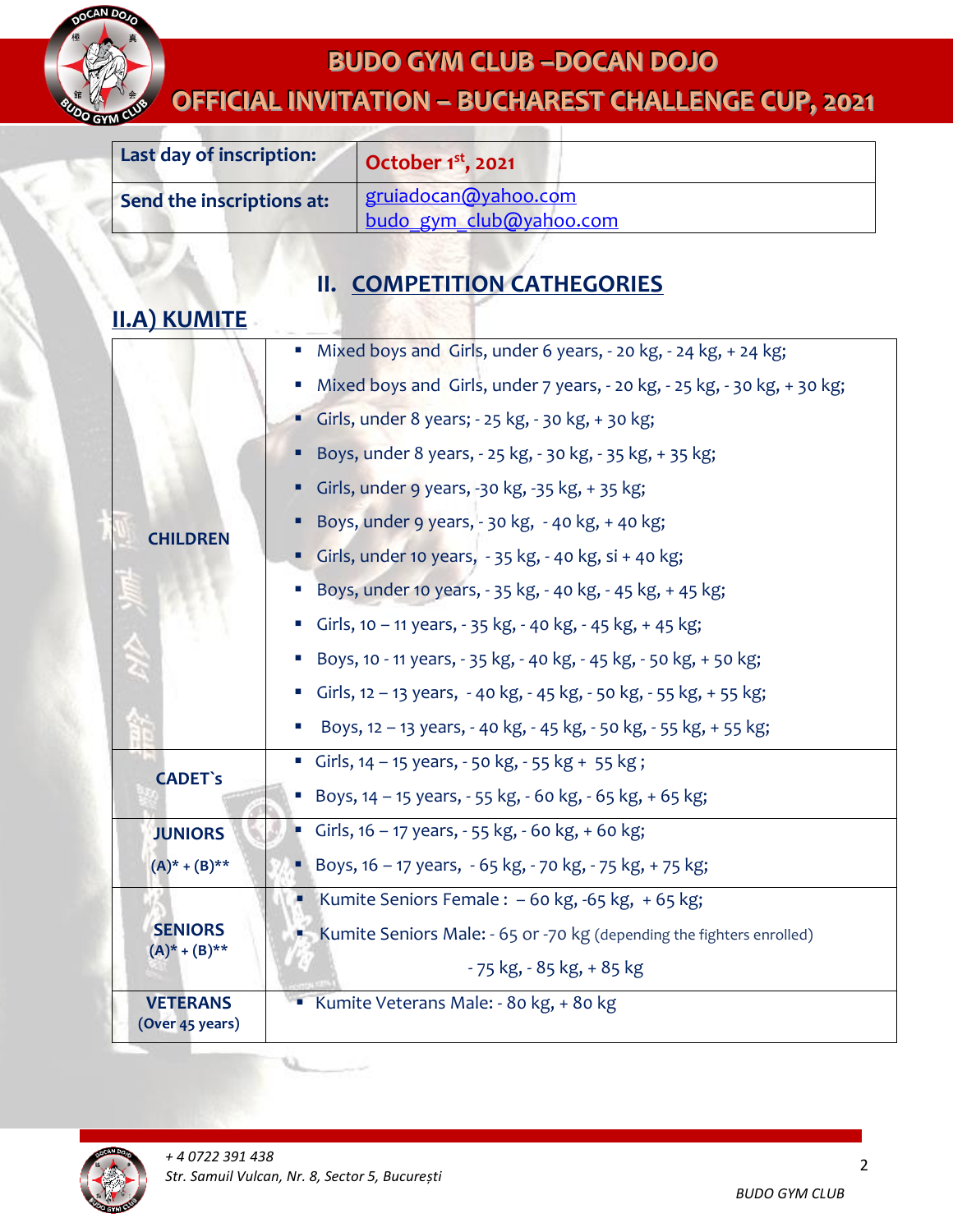

# **BUDO GYM CLUB––DOCAN DOJO OFFIICIIALIINVIITATIION–– BUCHAREST CHALLENGE CUP,, 2021**

 registered participants and their weight, the competition categories can be modified in order to WEIGHT CATEGORIES HAVE BEEN SET BY ORIENTATION! Depending on the number of satisfy the real needs (weight, age, etc.) at the time of registration in the competition.

Depending on the number of fighters enrolled in the competition, juniors and seniors will be splitted in two competition categories:

*ADVANCED (Category A)* - Fighters with belts between 6 kyu and higher;

**BEGINNERS (Category B)** - Fighters with belts between 10 kyu and 7 kyu.

With the agreement of coaches, fighters included in B Category have the possibility to fight in A Category, if they choose so.

*All children under 10 years old, entered in the kumite competition, will be awarded!!!*

## **II.B) KATA:**

| <b>AGE/GENDER/KYU</b>                                                         | <b>TOUR1</b>          | <b>TOUR 2</b>      | <b>TOUR3</b>       |
|-------------------------------------------------------------------------------|-----------------------|--------------------|--------------------|
| Mixed (girls/boys) Individual under 7<br>years                                | Taikyoku Sono<br>Ichi | Taikyoku Sono Ichi | Taikyoku Sono Ichi |
| Mixed (girls/boys) Individual $7 - 8$ years<br>(no kyu, 10, 9 kyu)            | Taikyoku Sono<br>Ichi | Taikyoku Sono Ichi | Taikyoku Sono Ni   |
| Mixed (girls/boys) Individual $7 - 8$ years<br>$(8, 7, 6$ kyu and higher)     | Taikyoku Sono<br>San  | Pinan Sono Ichi    | Pinan Sono Ni      |
| Mixed (girls/boys) Individual $9 - 10$ years<br>(no kyu, 10, 9 kyu)           | Taikyoku Sono<br>Ichi | Taikyoku Sono Ichi | Taikyoku Sono Ni   |
| Mixed (girls/boys) Individual $9 - 10$ years<br>$(8, 7, 6$ kyu)               | Taikyoku Sono<br>San  | Pinan Sono Ichi    | Pinan Sono Ni      |
| Mixed (girls/boys) Individual $9 - 10$ years<br>$(5, 4, 3, 2$ kyu and higher) | Pinan Sono San        | Pinan Sono Yon     | Pinan Sono Go      |
| Mixed (girls/boys) Individual 11 - 12 years<br>(no kyu, 10, 9 kyu)            | Taikyoku Sono<br>Ichi | Taikyoku Sono Ichi | Taikyoku Sono Ni   |

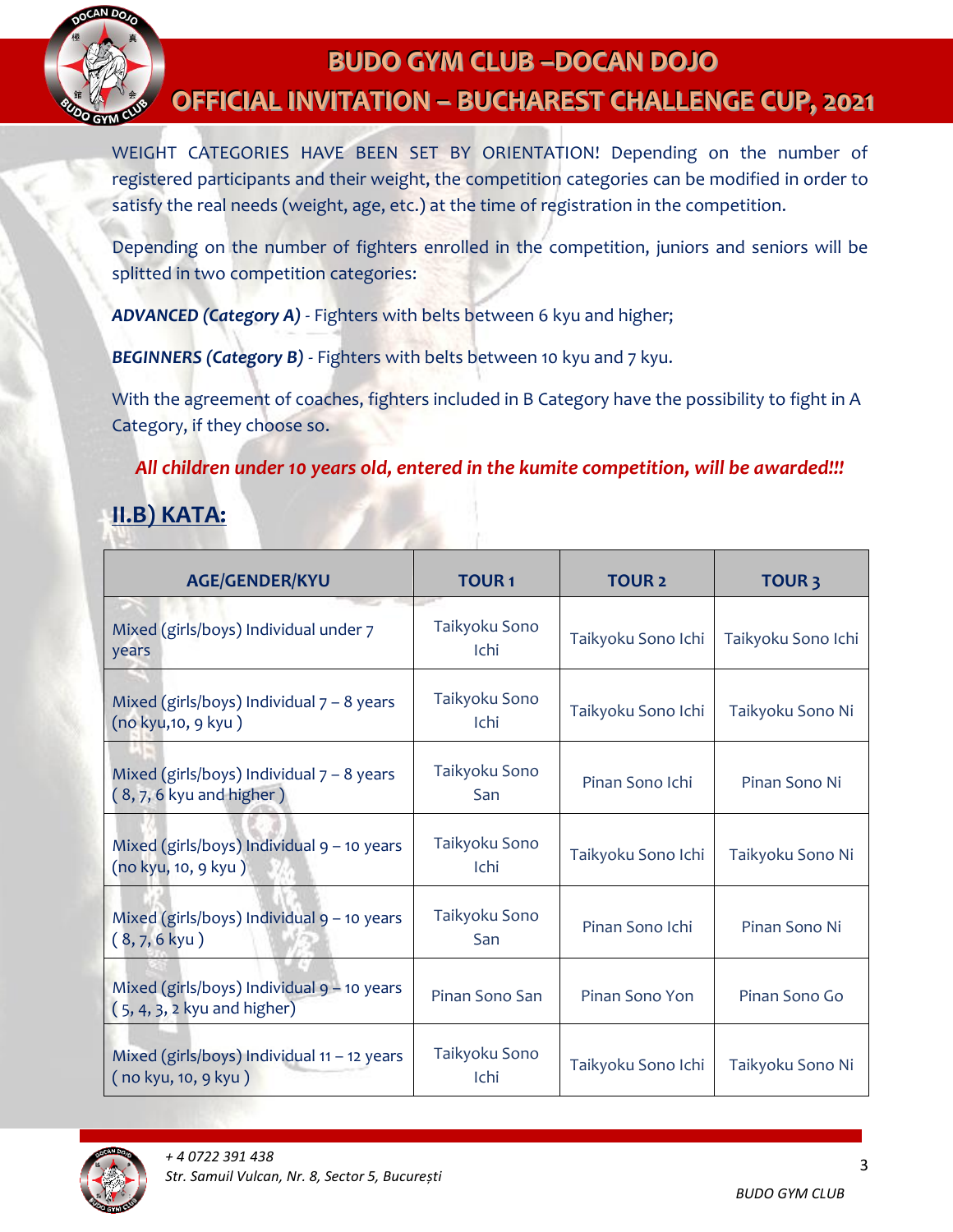

**OFFIICIIALIINVIITATIION–– BUCHAREST CHALLENGE CUP,, 2021**

| <b>AGE/GENDER/KYU</b>                                                          | <b>TOUR1</b>          | <b>TOUR 2</b>      | <b>TOUR3</b>      |
|--------------------------------------------------------------------------------|-----------------------|--------------------|-------------------|
| Mixed (girls/boys) Individual 11 - 12 years<br>$(8, 7, 6$ kyu)                 | Taikyoku Sono<br>San  | Pinan Sono Ichi    | Pinan Sono Ni     |
| Mixed (girls/boys) Individual 11 - 12 years<br>$(5, 4, 3, 2$ kyu and higher)   | Pinan Sono San        | Pinan Sono Yon     | Pinan Sono Go     |
| Mixed (girls/boys) Individual $13 - 15$<br>years (no kyu, 10, 9 kyu)           | Taikyoku Sono<br>Ichi | Taikyoku Sono Ichi | Taikyoku Sono Ni  |
| Mixed (girls/boys) Individual $13 - 15$<br>years (8, 7, 6, 5 kyu)              | Pinan Sono Ichi       | Pinan Sono Ni      | Pinan Sono San    |
| Mixed (girls/boys) Individual $13 - 15$<br>years (4, 3, 2, 1 kyu, black belts) | <b>Tsuki No</b>       | Gekisai Sho        | Competitor choice |
| Mixed (female/male) Individual over 16<br>years (no kyu, 10 kyu, 9 kyu)        | Taikyoku Sono<br>Ichi | Taikyoku Sono Ni   | Taikyoku Sono San |
| Mixed (female/male) Individual over 16<br>years (8, 7, 6, 5 kyu)               | Pinan Sono Ichi       | Pinan Sono Ni      | Pinan Sono San    |
| Female over 16 years - Advanced<br>(4 kyu - black belts)                       | Gekisai Sho           | Competitor choice  | Competitor choice |
| Male over 16 years - Advanced (4 kyu -<br>black belts)                         | Gekisai Sho           | Competitor choice  | Competitor choice |
| Master (over 43 years)                                                         | Gekisai Sho           | Competitor choice  | Competitor choice |

Evaluation at KATA will be done with teams of 5 referees (1 x center and 4 x corner)

- TOUR I: Notes from 7.00 to 9.00
- TOUR II: Notes from 8.00 to 10.00
- ▶ TOUR III: will be evaluated with flags. The first and second scores will compete for places 1-2; third and fourth scores will compete for 3rd to 4th place.

Competitors may compete in only one category of Kata.

*\* When calculating the age of contestants, will be taken into account the year and date of birth that contestant is having at the date of competition.*

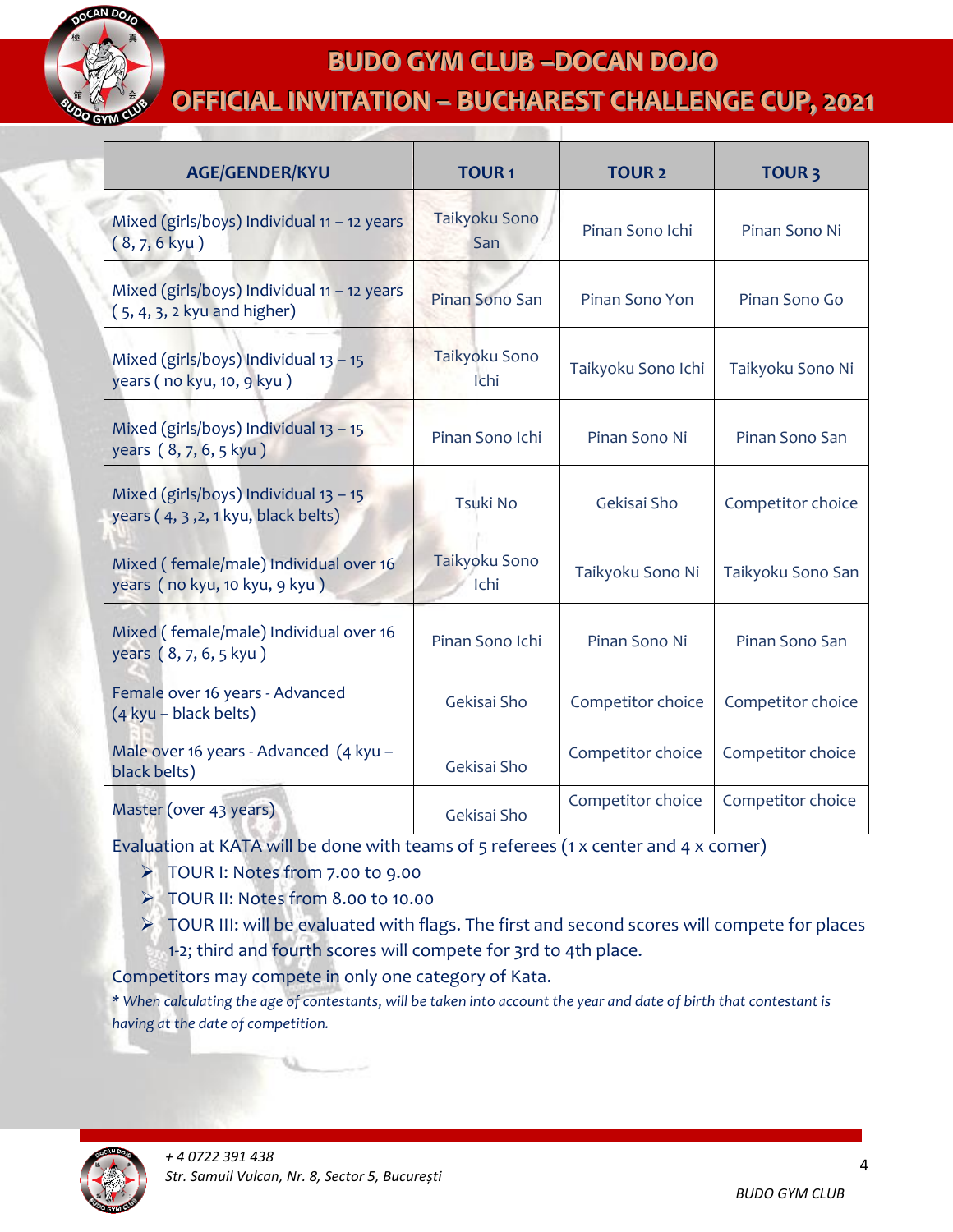

# **BUDO GYM CLUB––DOCAN DOJO OFFICIAL INVITATION - BUCHAREST CHALLENGE CUP, 2021**

## **III. CONDITIONS FOR RUNNING THE COMPETITION**

The kumite competition will be held in accordance with the Rules of "Kyokushin Karate IKOKU" (Will be communicated to participant dojo`s, through e-mail)

- 1. Each dojo is responsible for the protection of their fighters! The entrance into the competition without specific protections for the category, **is not allowed!**
- 2. At cadets, juniors and seniors, bandaging fists in the first round is not allowed; in the second round bandaging is allowed only with doctor's approval.
- 3. In the categories in which was enrolled only three competitors, these will fight in tour (one with each other). In case of equality between the three competitors, the first tiebreaker criterion will be the weight (the fighter with the smallest weight, wins), the second criterion being direct fight between competitors.

#### **III.A) PROTECTIONS for kumite ARE MANDATORY**, as follows:

|                         | <b>Head</b> |     | <b>Sex</b> |     | <b>Shin</b> |           | <b>Chest</b> |            |
|-------------------------|-------------|-----|------------|-----|-------------|-----------|--------------|------------|
| <b>Category</b>         | F           | M   | F          | M   | F           | M         | F            | M          |
| Children under 12 years | Yes         | Yes | No         | Yes | Yes         | Yes       | Optional**   | Optional** |
| Children 12-13 years    | Yes         | Yes | <b>No</b>  | Yes | Yes         | Yes       | Yes*         | <b>No</b>  |
| Cadets /Juniors (A+B)   | Yes         | Yes | <b>No</b>  | Yes | Yes         | Yes       | Yes*         | <b>No</b>  |
| <b>Seniors A</b>        | No.         | No. | <b>No</b>  | Yes | Optional    | <b>No</b> | Yes*         | <b>No</b>  |
| Seniors B/Veterans      | Yes         | Yes | <b>No</b>  | Yes | Yes         | Yes       | Yes*         | <b>No</b>  |

*\* Only cup protection type is accepted and not breastplate type (vest).*

*\*\*Breastplate (vest): For children under 12 years, breastplate (vest) protection is optional. In case of equality decision after first round, fighter without breastplate (vest) protection will be declared winner.*

*Hands protection: For children under 14 years old, cadets (14-15 years old), juniors (16-17 years old), Seniors B and Veterans, protecting hands by wearing gloves with fingers, is MANDATORY!!*

#### **III.B) FIGHTING TIMES:**

| <b>CATHEGORY</b>        |                                               |
|-------------------------|-----------------------------------------------|
| Children under 12 years | 1 min./1 min. / weighing / 30 sec. - Decision |

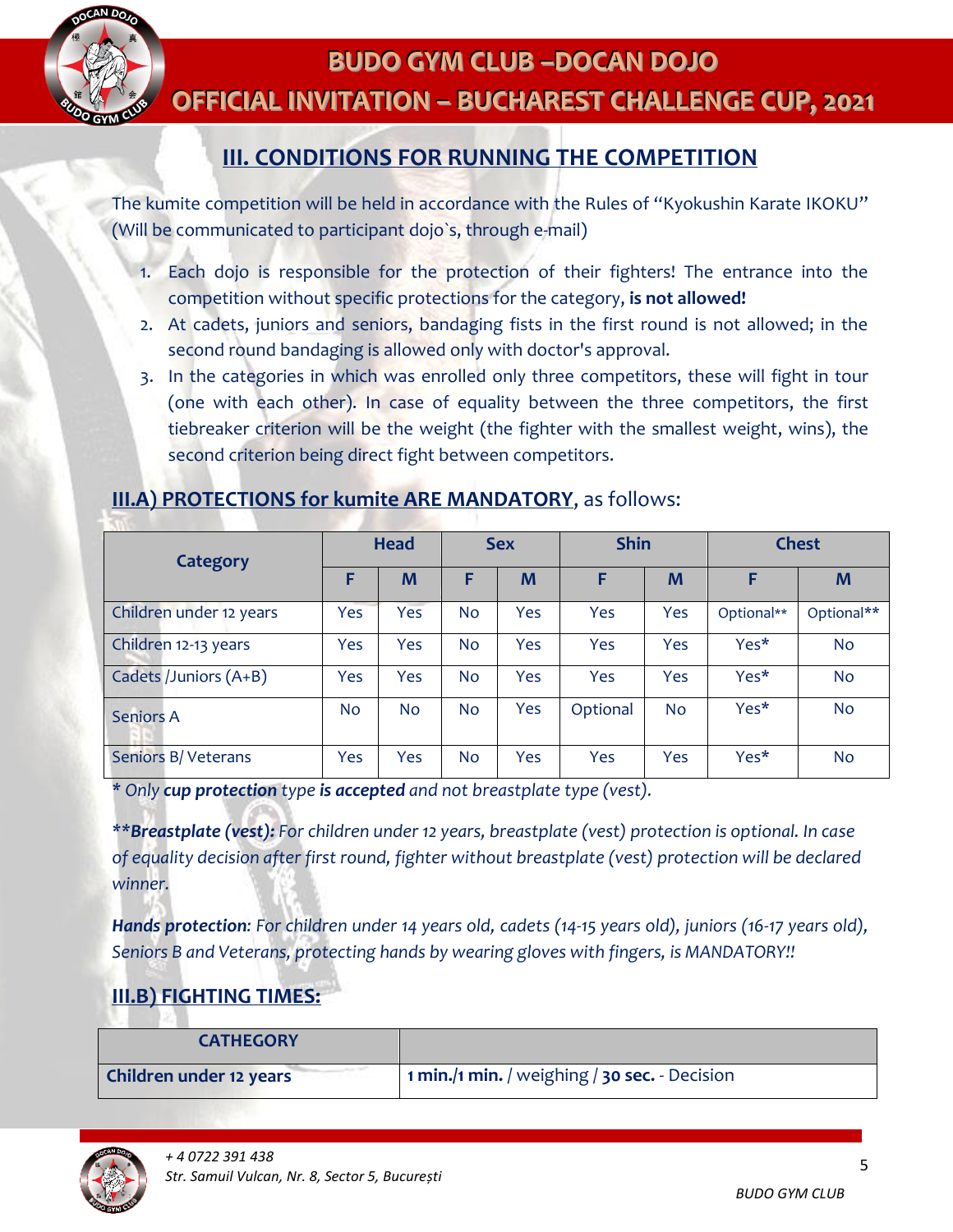

# **OFFICIAL INVITATION - BUCHAREST CHALLENGE CUP, 2021**

| <b>CATHEGORY</b>                  |                                                        |
|-----------------------------------|--------------------------------------------------------|
| Children 12-13 years              | 1 min. 30 sec. / 1 min. / weighing / 1 min. - Decision |
| Cadets 14-15 years                | 2 min. / 1 min. / weighing / 1 min. - Decision         |
| Juniors $16 - 17$ years $(A + B)$ | 2 min. / 2 min. / weighing / 1 min. - Decision         |
| Seniors $(A + B)$                 | 2 min. / 2 min. /weighing / 2 min. - Decision          |
| <b>Veterans</b>                   | 2 min. / 2 min. /weighing / 1 min. - Decision          |

### **III.C) SCALE DIFFERENCES:**

- $\triangleright$  Children under 13 years (including) 2 kg;
- $\triangleright$  Cadets / juniors/ Veterans 3 kg;
- Seniors 5 kg.

## **III.D) KUMITE - ACCEPTED/FORBIDEN IMPACT ZONES, TECHNIQUES AND CONDUCTS**

| <b>ACCEPTED IMPACT</b>                           | <b>ACCEPTED</b>                                                           | <b>UNACCEPTED IMPACT</b>                               | <b>UNACCEPTED TECHNIQUES AND</b>                                                                                                                    |
|--------------------------------------------------|---------------------------------------------------------------------------|--------------------------------------------------------|-----------------------------------------------------------------------------------------------------------------------------------------------------|
| <b>ZONES</b>                                     | <b>TECHNIQUES</b>                                                         | <b>ZONES</b>                                           | <b>CONDUCTS</b>                                                                                                                                     |
| $\mathbb{S}$<br>Head: face,<br>side of the head, | Fighting<br>techniques<br>considered<br>permitted                         | Areas on which contact<br>is prohibited are:           | ড়<br>Arm, elbow or head kicks to<br>the neck or head area;                                                                                         |
| back of head                                     | are:<br>⇘                                                                 | The trachea;                                           | ∖<br>Arm or leg kicks on the spine;                                                                                                                 |
| €<br>Neck:<br>(exception:<br>the                 | All<br>arm kicks<br>except the ones at face<br>level, the neck level, the | <b>\*</b> The spine;                                   | ড়<br>Arm or leg kicks to the<br>genitals;                                                                                                          |
| tracheal and cervical<br>spine)                  | spine and genitals level;                                                 | <b>\*</b> The genitals;                                | ড়<br>Kick to the front, side or                                                                                                                    |
| ♦<br>Trunk:<br>abdomen,<br>chest,                | €<br>All foot kicks<br>except the genitals                                | ∜ Frontal,<br>lateral<br>and<br>medial (inside) of the | inner knee;                                                                                                                                         |
| side, back (except<br>spine)                     | level ones, on the front,<br>side and inner knee and<br>spine;            | knee.                                                  | ্ঞ<br>Hanging on the hook of the<br>opponent's leg or arm or holding the<br>opponent's foot continued with a<br>hand technique to imbalance or kick |
| 的<br>Feet:<br>(except the frontal,               | €<br>Foot sweeping                                                        |                                                        | the opponent;                                                                                                                                       |
| side and inner knee)                             | techniques;                                                               |                                                        | ড়<br>Grasping of any kind                                                                                                                          |
| æ                                                |                                                                           |                                                        | ্ঙ<br><b>Hanging</b><br>opponent's<br>the<br>neck or head;                                                                                          |
|                                                  |                                                                           |                                                        | Encircling the<br>opponent's                                                                                                                        |

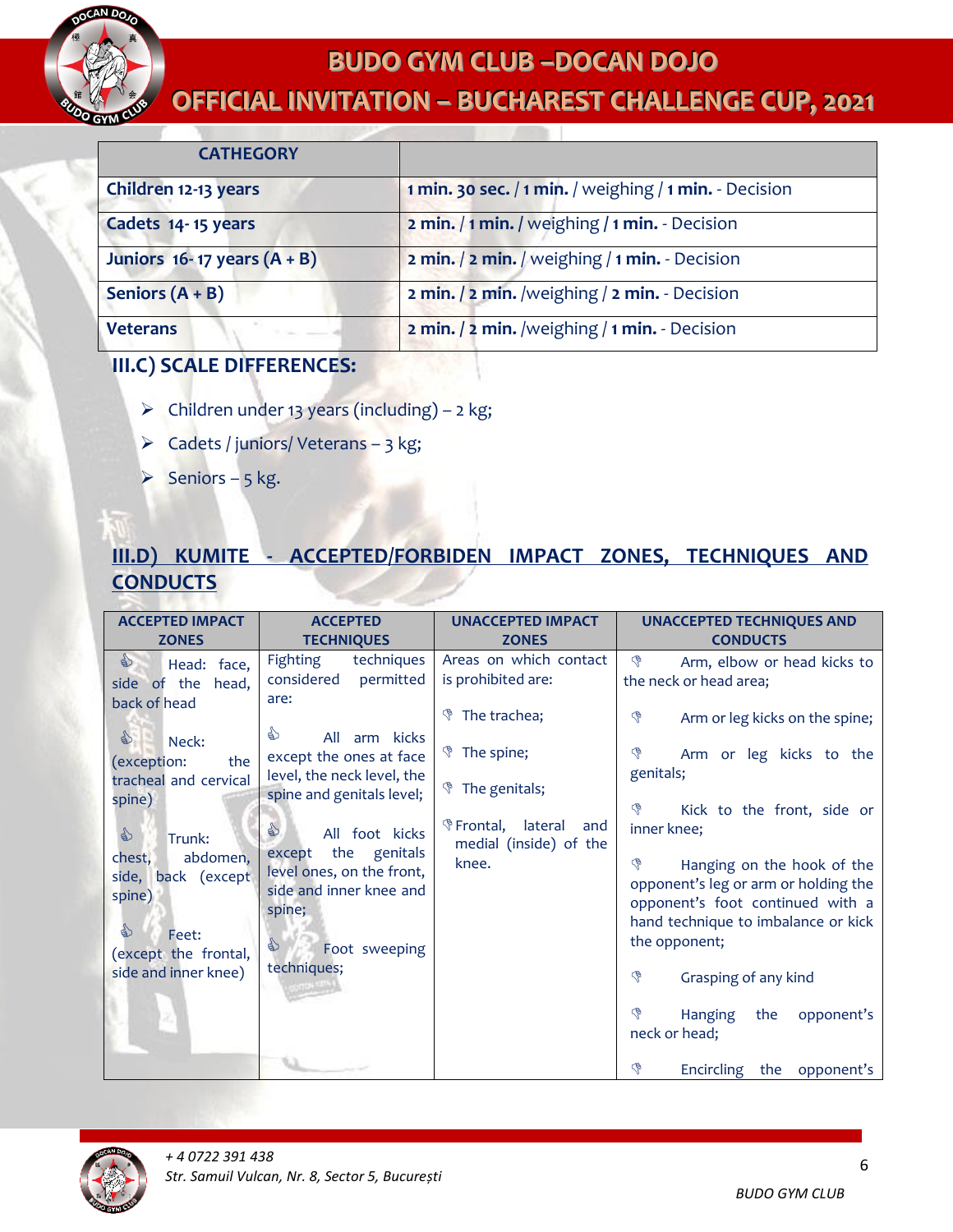

# **OFFICIAL INVITATION - BUCHAREST CHALLENGE CUP, 2021**

| <b>ZONES</b><br><b>ZONES</b><br><b>CONDUCTS</b><br><b>TECHNIQUES</b><br>neck with arm and forearm;<br>Hitting the opponent fallen<br>৻৽<br>to the ground or placed in a position<br>where he cannot fight;<br>♦<br>Ground fighting (both from<br>the downed as well as the other<br>competitor);<br>♦<br>Using<br>joint<br>techniques<br>(kansetsu)<br>(fixations,<br>immobilization, sprain);<br>♦<br>Avoid battle (opponent flee,<br>exit from the<br>repeated<br>fight<br>surface);<br>♦<br>Simulation or exaggeration<br>of a kick;<br>Dialogue with the opponent<br>৻৽<br>or referee during the fight;<br>Failure to comply with the<br>∖₿<br>referee instructions, defiant conduct<br>or who violates etiquette rules (valid<br>for both the competitors and the<br>other members of the delegation);<br>ড়<br>For children cadets and<br>juniors, ARE PROHIBITED: THE FOOT<br>KICKS TO THE HEAD (MAE GERI,<br>YOKO GERI, HIZA GERI, USHIRO | <b>ACCEPTED IMPACT</b> | <b>ACCEPTED</b> | <b>UNACCEPTED IMPACT</b> | <b>UNACCEPTED TECHNIQUES AND</b> |
|---------------------------------------------------------------------------------------------------------------------------------------------------------------------------------------------------------------------------------------------------------------------------------------------------------------------------------------------------------------------------------------------------------------------------------------------------------------------------------------------------------------------------------------------------------------------------------------------------------------------------------------------------------------------------------------------------------------------------------------------------------------------------------------------------------------------------------------------------------------------------------------------------------------------------------------------------|------------------------|-----------------|--------------------------|----------------------------------|
|                                                                                                                                                                                                                                                                                                                                                                                                                                                                                                                                                                                                                                                                                                                                                                                                                                                                                                                                                   |                        |                 |                          |                                  |
|                                                                                                                                                                                                                                                                                                                                                                                                                                                                                                                                                                                                                                                                                                                                                                                                                                                                                                                                                   |                        |                 |                          | GERI).                           |
|                                                                                                                                                                                                                                                                                                                                                                                                                                                                                                                                                                                                                                                                                                                                                                                                                                                                                                                                                   |                        |                 |                          |                                  |

## **IV. CONDITIONS FOR PARTICIPATION**

Deadline for registration is **OCTOBER 1<sup>st</sup>, 2021**! Every dojo who wishes to participate must send in this period, the registration form (*Annex 1*) to the contact addresses mentioned in section **VII** of this invitation.

To validate the data, listed in Registration Form, each representative of registered dojo`s **MUST SUBMIT at the date of the competition, the following documents**:

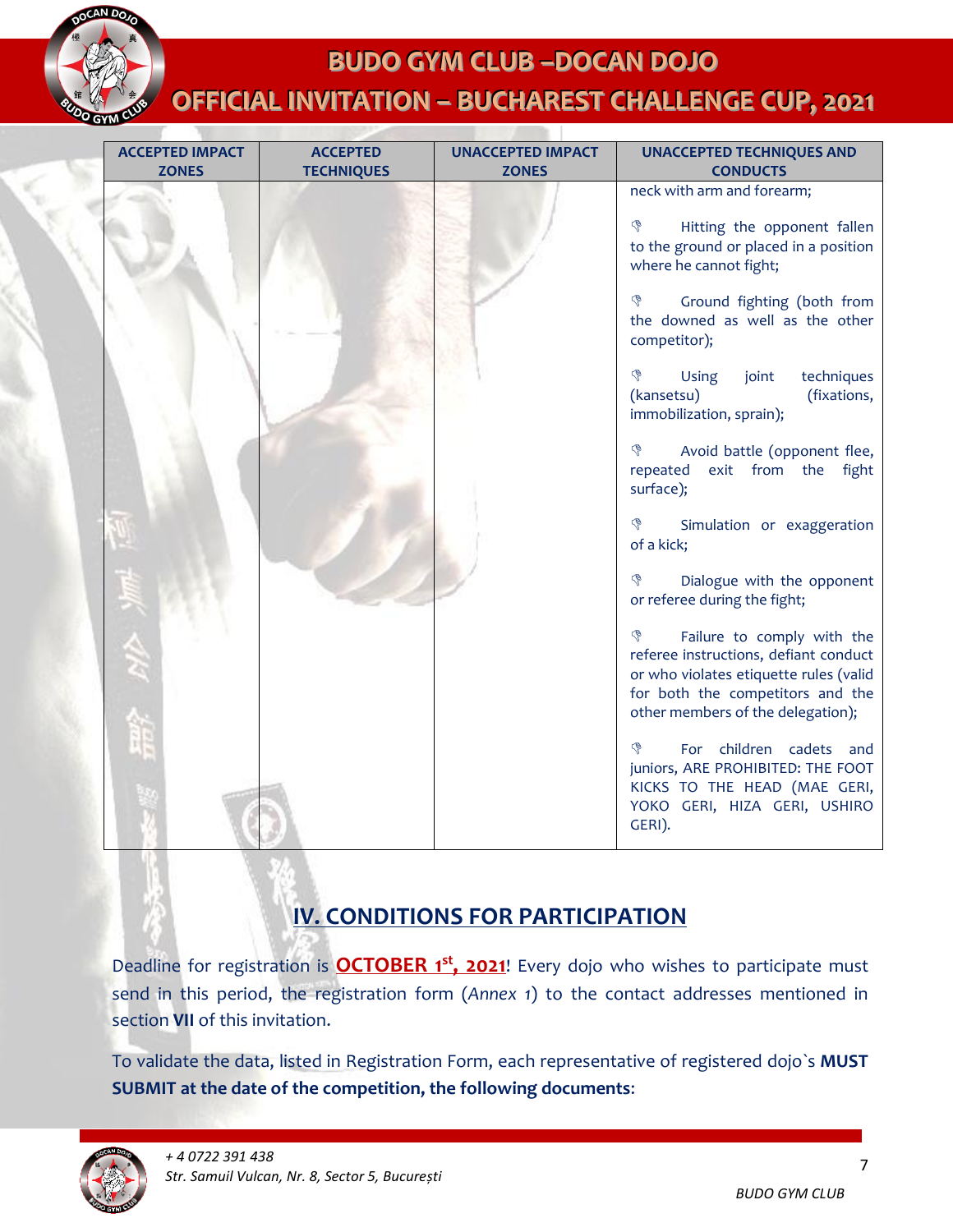

# **BUDO GYM CLUB––DOCAN DOJO OFFICIAL INVITATION - BUCHAREST CHALLENGE CUP, 2021**

- Competitor Agreement for fighters over 18 years (Annex 2).
- Parental authorization for fighters under 18 years (Annex 3).
- ID or Passport (copy);

- **Medical certificate**\*(issued by sports medicine doctor) attesting that the fighter is able to fight in full-contact martial arts competitions;

- **Medical insurance**\* for full contact competitions, within the validity at the date of competition;
- *\* The documents older than 6 months are not accepted.*

**-** Proof (certificate) of COVID-19 test with **negative result** (performed with a maximum of 24

hours before entering the competition!)

## **V. IMPORTANT INFORMATIONS!!!**

**IMPORTANT:** Due to the existing COVID 19 pandemic restrictions, all information's regarding: the program of the competition, weighing, registration in the contest, the technical meeting, will be communicated ONLY after the closing of the contest registration lists, in October 1<sup>st!!!</sup>

*Also, any other change occurred as a result of possible normative documents regarding new restrictions that could appear as a result of the COVID 19 pandemic and which will be able to affect the competition, will be communicated in due time to all registered dojo`s in the competition !!!*

#### *NOTE:*

*I. In order to make the enrollment time more efficient, the registration documents necessary*  for the validation of the data referred to in the inscription table, **CAN BE TRANSMITTED EARLIER** *IN TIME, THROUGH E-MAIL, SCANNED IN PDF OR JPG FORMAT. At the enrollment, the documents will be presented in original, only for confirmation.*

*II. Is very important to correctly record the body weight of all competitors who register for Kumite! The body weight of the competitors registered in Kumite must be exact!! For the false declaration of weight (the difference of 1 -2 Kg in children and 1 - 3 Kg in adults, compared to the one declared in the Registration Form), the competitor will be disqualified, or will enter the fight with GENTEN. The decision on this fact belongs to the Arbitration Commission.*

*III. Withdrawals from the competition can be made no later than October 10, 2021;*

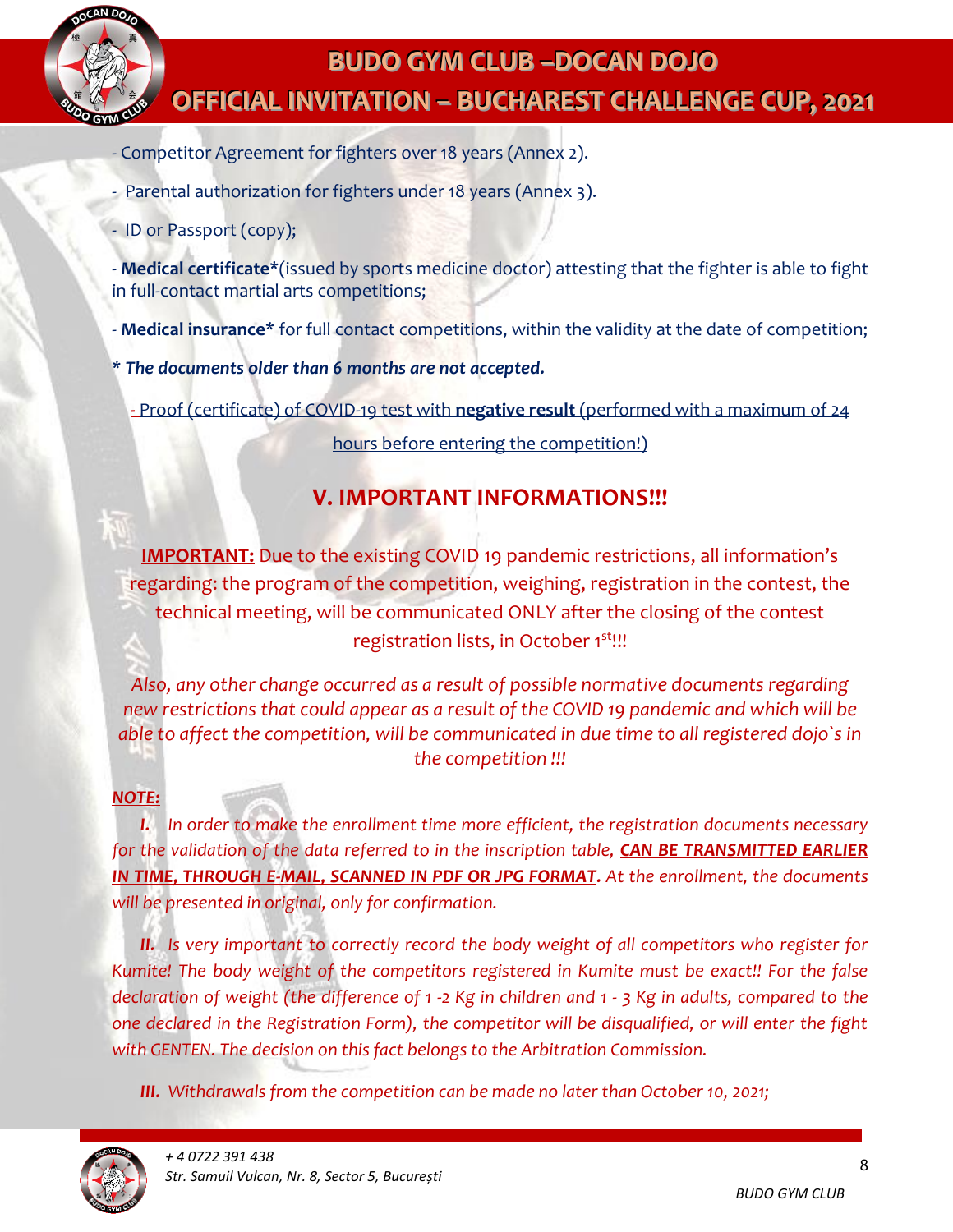

# **BUDO GYM CLUB––DOCAN DOJO OFFICIAL INVITATION – BUCHAREST CHALLENGE CUP, 2021**

## **VI. REGISTRATION FEE**

Registration fee for any category (one or two) is unique: **40 EUR/participant**

## **VII. CONTACT**

| <b>ORGANIZER</b>             | <b>COMPETITION DIRECTOR</b>     |
|------------------------------|---------------------------------|
| <b>Shihan Gruia DOCAN</b>    | <b>Sempai Damian DEHELEANU</b>  |
| Tel: 0722.391.438,           | Tel: 0722.166.900               |
| e-mail: gruiadocan@yahoo.com | e-mail: budo gym club@yahoo.com |
| www.facebook.com/GruiaDocan  |                                 |

# **LOOKING FORWARD TO SEE YOU IN BUCHAREST!**

**OSU!!!**

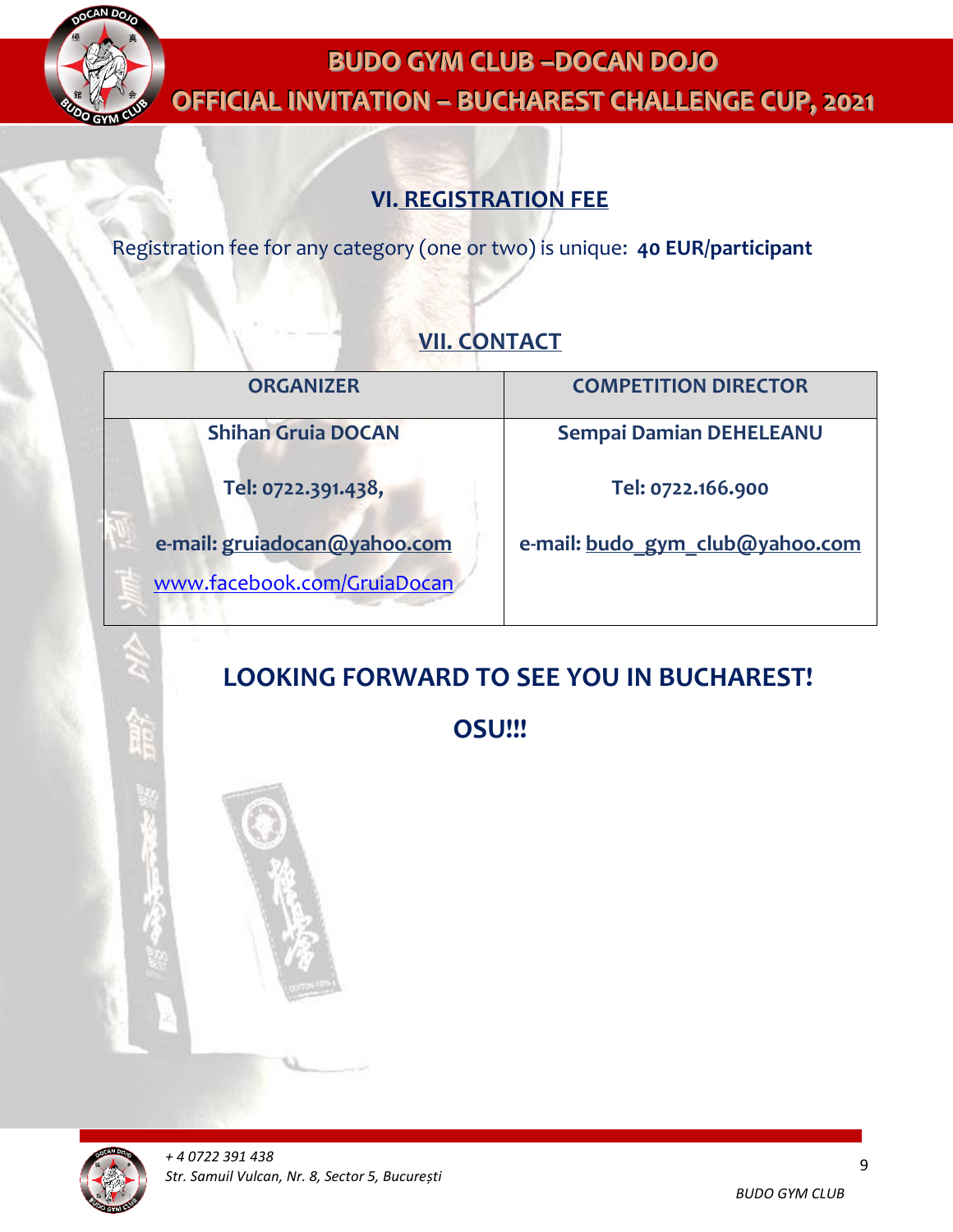

**OFFIICIIALIINVIITATIION–– BUCHAREST CHALLENGE CUP,, 2021**

*Annex 1*

## **REGISTRATION FORM EVENT: BUCHAREST CHALLENGE CUP, VIII th Edition**

**October 22-23, 2021, Bucharest**

**Dojo name: Letter** *Letter and Country:* **<b>Country: 2008** 

#### **FIGHTERS:**

| No.                     | <b>NAME SURNAME</b><br><b>COMPETITOR</b> | M/F | Kyu | Date of birth | <b>Declared</b><br>Weight | <b>Participating in</b><br>Kumite/kata |
|-------------------------|------------------------------------------|-----|-----|---------------|---------------------------|----------------------------------------|
| $\mathbf{1}$            |                                          |     |     |               |                           |                                        |
| $\overline{2}$          |                                          |     |     |               |                           |                                        |
| $\overline{\mathbf{3}}$ |                                          |     |     |               |                           |                                        |
| $\overline{4}$          |                                          |     |     |               |                           |                                        |
| $\overline{5}$          |                                          |     |     |               |                           |                                        |
| $\cdots$                |                                          |     |     |               |                           |                                        |

#### **COACH (NAME/SURNAME)**

*Coaches will wear sports equipment throughout the competition and will have visible identification badge which will be received at the time of registering athletes in competition.*

#### **REFEREE**

| <b>NAME SURNAME</b> | <b>KYOKUSHIN GRADE</b> |
|---------------------|------------------------|
|                     |                        |
|                     |                        |

*Referees will wear special arbitration uniforms consisting of navy blue shirt with white bowtie (optional) and black/navy blue trousers.*

 *The undersigned \_\_\_\_\_\_\_\_\_\_\_\_\_\_\_\_\_\_\_\_\_\_\_, as the instructor / coach of dojo \_\_\_\_\_\_\_\_\_\_\_\_\_\_\_\_\_\_\_\_\_\_\_\_\_\_\_\_\_\_ I confirm the veracity of the data entered above and I accept the responsibility for my athletes to join the competition according to the rules and regulations presented.* 

*Signature* 



*\_\_\_\_\_\_\_\_\_\_\_\_\_\_\_\_\_\_\_\_\_*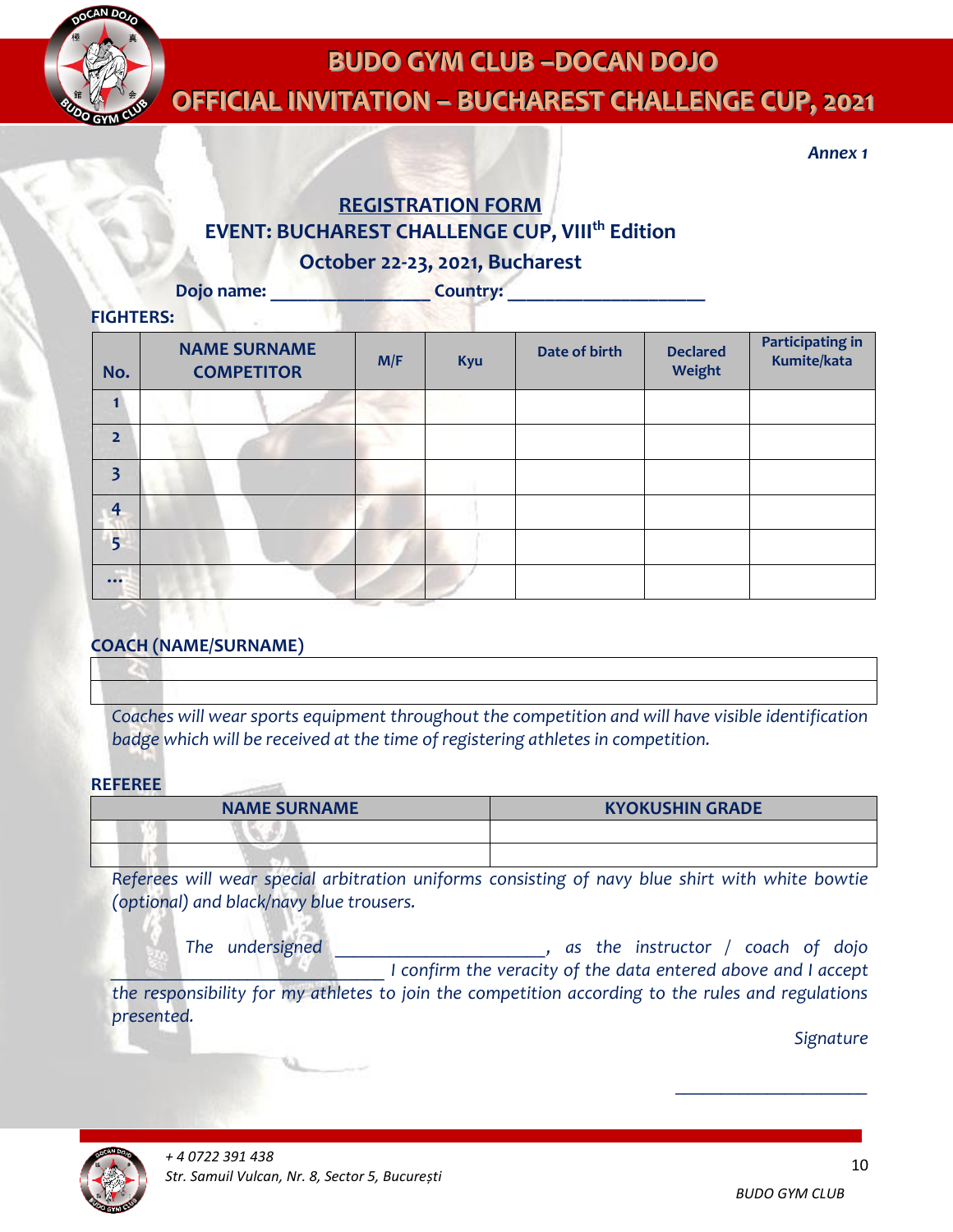

**OFFIICIIALIINVIITATIION–– BUCHAREST CHALLENGE CUP,, 2021**

# **COMPETITOR AGREEMENT**

**(Over 18 years)**

| <b>Competitor personal details:</b> |         |       |  |  |  |
|-------------------------------------|---------|-------|--|--|--|
| Name:                               |         |       |  |  |  |
| <b>Surname:</b>                     |         |       |  |  |  |
| Sex:                                | Female: | Male: |  |  |  |
| Date of birth:                      |         |       |  |  |  |

I hereby declare that I participate of my own volition in the Karate Kyokushin competition:

#### **Event:** *BUCHAREST CHALLENGE CUP, VIII th Edition*

#### **Date:** *22 - 23 October 2021*

#### **Location***: BUCHAREST, Apollo Sports Center*

#### **Organizer:** *BUDO GYM SPORTS CLUB BUCHAREST*

By signing this Agreement, I exonerate for any liability, the organizer of the event, for any damages or personal injuries as a result of my participation at the named event or in the period thereafter. I declare that I have full knowledge of the rules of this competition of kyokushin karate (full contact) and the measures required by the regulations in force to comply with the COVID 19 virus. In addition, I declare that I have a medical insurance of accidents that covers any injury produced for the participation in this competition.

I declare that I performed the medical visits and I was declared fit for the kyokushin karate fighting system (full contact) and I performed the COVID 19 antigen test within the legal term and the test result is negative.

I also authorize the organizer of the competition, or its nominated representative, to capture photographic images during the course of this event and may, at its sole discretion, use for advertising or promotional purposes.

*Note: The competitor signing this statement also agrees to take drug test if selected.*

I have read and understood the above text and for the record I hereby sign the present document below:

| <b>Date</b> |  |  |
|-------------|--|--|
|             |  |  |

**Signature \_\_\_\_\_\_\_\_\_\_\_\_\_\_\_\_\_\_\_\_\_\_\_\_\_\_\_\_**

**Coach Signature \_\_\_\_\_\_\_\_\_\_\_\_\_\_\_\_\_\_\_\_\_\_**



*Annex 2*